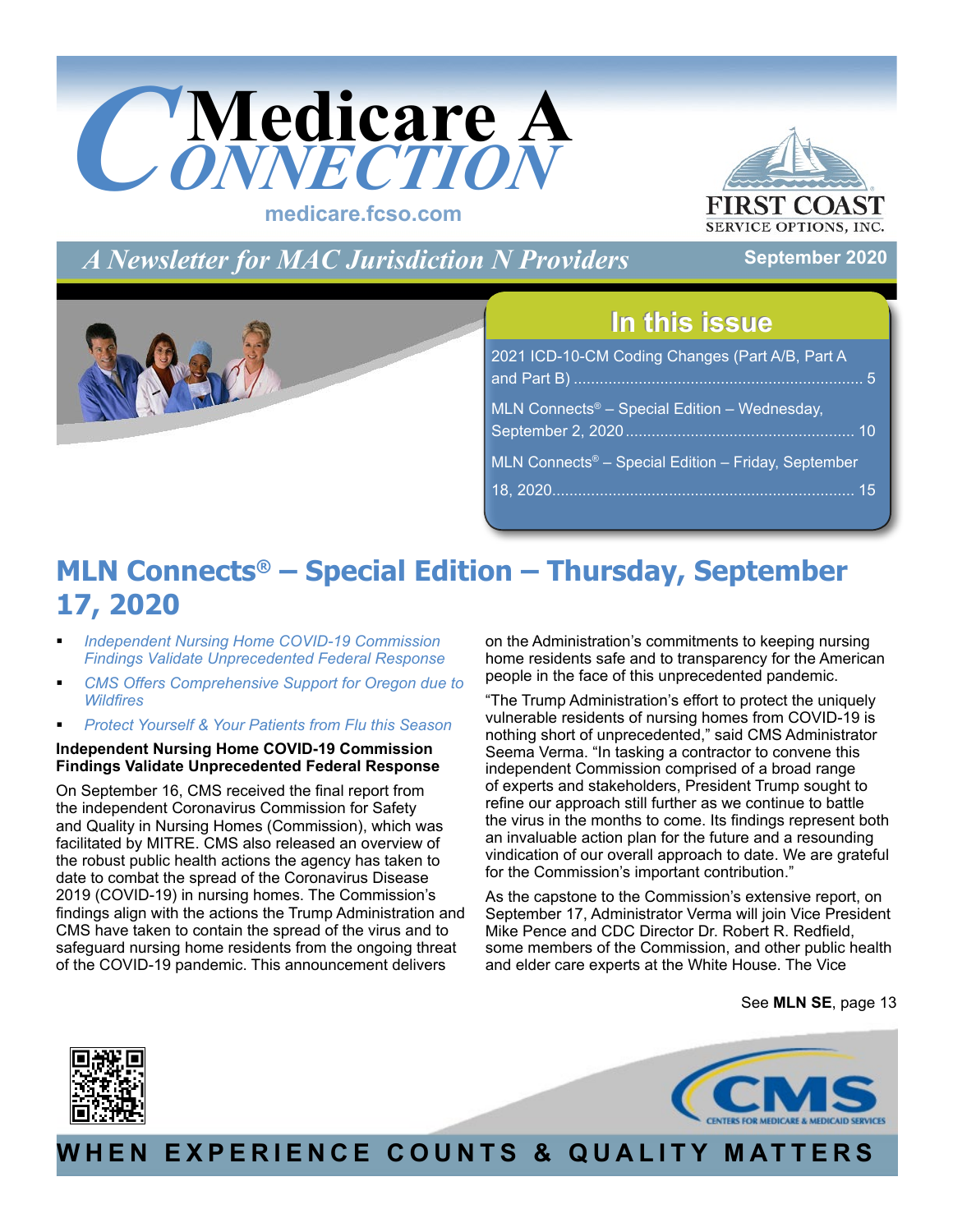### **Contents**

<span id="page-1-0"></span>

| <b>Medicare A Connection</b>           |  |
|----------------------------------------|--|
|                                        |  |
| <b>Local Coverage Determinations</b>   |  |
|                                        |  |
|                                        |  |
| <b>New Article</b>                     |  |
|                                        |  |
| <b>Revised Article</b>                 |  |
|                                        |  |
| <b>Retired LCD/Article</b>             |  |
|                                        |  |
| <b>Additional Information</b>          |  |
|                                        |  |
| <b>Educational Resources</b>           |  |
|                                        |  |
| <b>CMS MLN Connects®</b>               |  |
|                                        |  |
|                                        |  |
|                                        |  |
|                                        |  |
|                                        |  |
|                                        |  |
|                                        |  |
|                                        |  |
|                                        |  |
| <b>First Coast Contact Information</b> |  |
|                                        |  |

#### The *Medicare A Connection* is published monthly by First Coast Service Options Inc.'s Provider Outreach & Education division to provide timely and useful information to Medicare Part A providers.

Articles included in the *Medicare A Connection* represent formal notice of coverage policies. Policies have or will take effect on the date given. Providers are expected to read, understand, and abide by the policies outlined within to ensure compliance with Medicare coverage and payment guidelines.

*CPT® five-digit codes, only are copyright 2019 by American Medical Association publication of CPT®). All Rights Reserved. Applicable FARS/DFARS apply. No fee schedules, basic units, relative values or related listings are included in CPT®. AMA medical services. AMA assumes no liability for data herein.*

*ICD-10-CM codes and its publication are copyright 2019 Optum360, LLC. All rights* 

*This document contains by third parties. Such Florida Blue and/or First Coast Service Options Inc. are not responsible for their content. The inclusion of these references within this endorsement of the material on*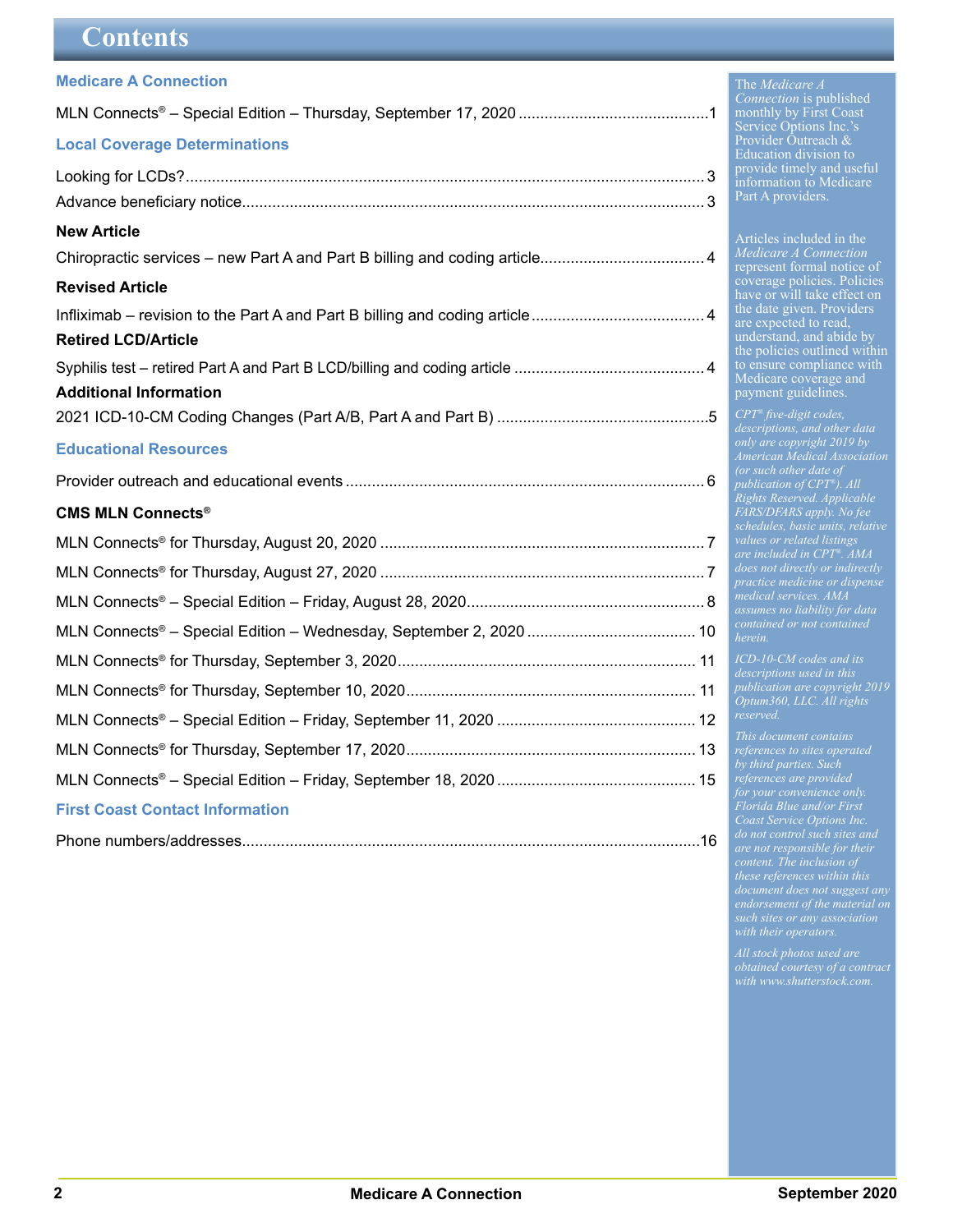### <span id="page-2-0"></span>C [Back to Contents](#page-1-0) **Electronic Data Interventions Local Coverage Determinations**

This section of *Medicare A Connection* features summaries of new and revised local coverage determinations (LCDs) developed as a result of either local medical review or comprehensive data analysis initiatives. These initiatives are designed to ensure the appropriateness of medical care and to make sure that the Medicare administrative contractor (MAC) jurisdiction N (JN) Part A LCDs and review guidelines are consistent with accepted standards of medical practice.

Refer to our *[LCDs/Medical Coverage webpage](https://medicare.fcso.com/Landing/139800.asp)* for full-text LCDs, including final LCDs, draft LCDs available for comment, LCD statuses, and LCD comment/response summaries.

### **Effective and notice dates**

Effective dates are provided in each LCD, and are based on the date services are furnished unless otherwise noted in the LCD. Medicare contractors are required to offer a 45-day notice period for LCDs; the date the LCD is posted to the website is considered the notice date.

### **Electronic notification**

To receive quick, automatic notification when new and revised LCDs are posted to the website, subscribe to the *[First Coast eNews mailing list](https://medicare.fcso.com/Header/137525.asp)*. Simply enter your email address and select the subscription option that best meets your needs.

### **More information**

For more information, or, if you do not have internet access, to obtain a hardcopy of a specific LCD, contact Medical Affairs at:

First Coast Service Options Medical Affairs 2020 Technology Parkway Suite 100 Mechanicsburg, PA 17050-9419



### **Looking for LCDs?**

Would you like to find local coverage determinations (LCD) in 10 seconds or less? *[First Coast's LCD lookup](https://medicare.fcso.com/coverage_find_lcds_and_ncds/lcd_search.asp)* helps you find the coverage information you need quickly and easily. Just enter a procedure code, keyword, or the LCD's "L number," click the corresponding button, and the application will automatically display links to any LCDs applicable to the parameters you specified. Best of all, depending upon the speed of your internet connection, the LCD search process can be completed in less than 10 seconds.

# **Advance beneficiary notice**

Modifier GZ must be used when physicians, practitioners, or suppliers want to indicate that they expect that Medicare will deny an item or service as not reasonable and necessary and they **have not had** an advance beneficiary notification (ABN) signed by the beneficiary.

**Note**: Line items submitted with the modifier GZ will be automatically denied and will not be subject to complex medical review.

Modifier GA must be used when physicians, practitioners, or suppliers want to indicate that they expect that Medicare will deny a service as not reasonable and necessary and they **do have** on file an ABN signed by the beneficiary.

All claims not meeting medical necessity of a local coverage determination must append the billed service with modifier GA or GZ.

### **[Find fees faster: Try First Coast's fee schedule lookup](https://medicare.fcso.com/SharedTools/faces/FeeSchedule_en.jspx?_afrLoop=576776223289479&state=FL&lob=Part+A&_afrWindowMode=0&_adf.ctrl-state=75uf8rhm7_4)**

Find the fee schedule information you need fast - with *[First Coast's fee](http://medicare.fcso.com/Fee_lookup/fee_schedule.asp)  [schedule lookup](http://medicare.fcso.com/Fee_lookup/fee_schedule.asp).* This exclusive online resource features an intuitive interface that allows you to search for fee information by procedure code. Plus, you can find any associated local coverage determinations (LCDs) with just the click of a button.

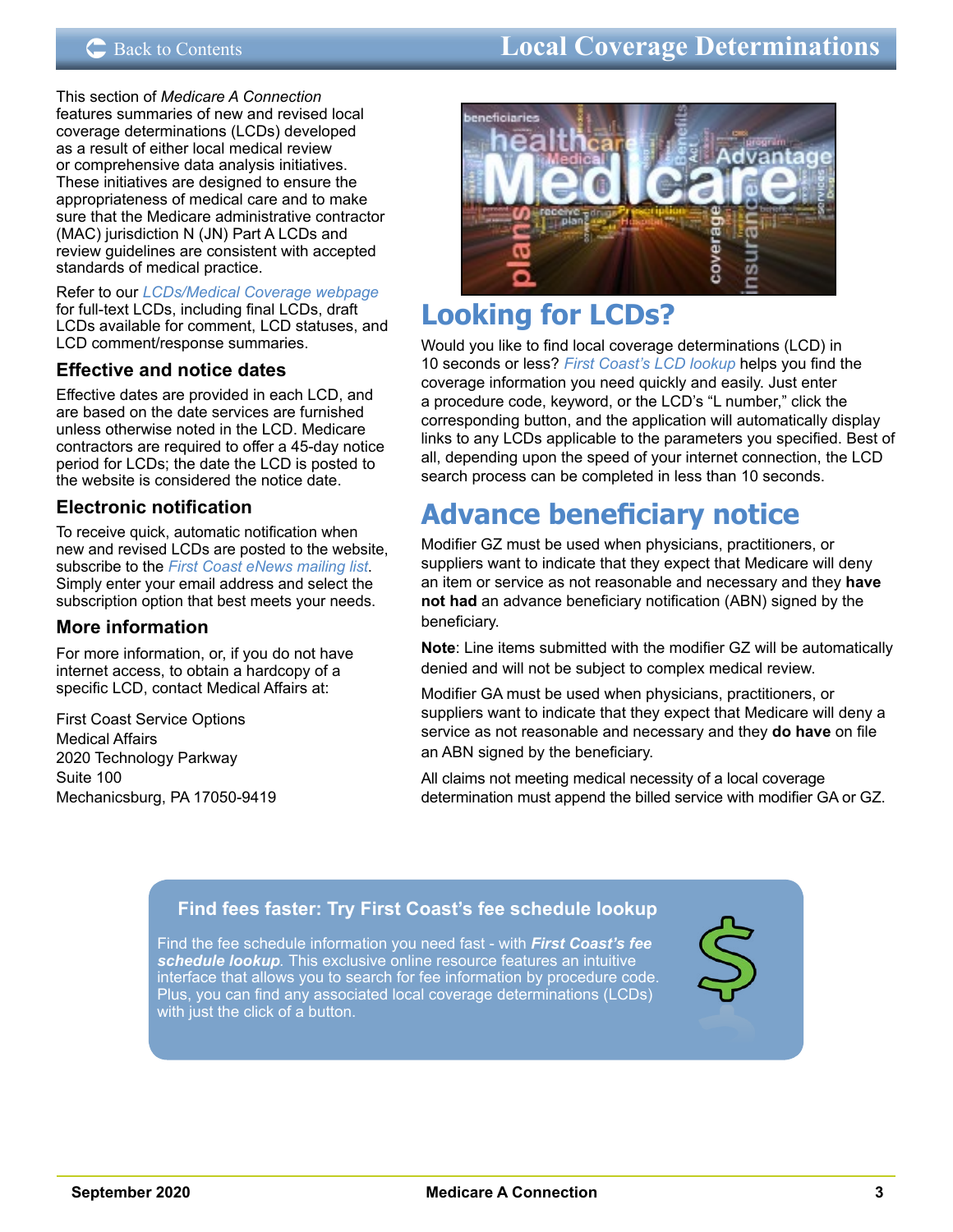### <span id="page-3-0"></span> **New Article**

## **Chiropractic services – new Part A and Part B billing and coding article**

### **Article ID number: A58412 (Florida/Puerto Rico/U.S. Virgin Islands)**

This new billing and coding article for chiropractic services is being developed to provide coverage guidance for chiropractic services as outlined in the Centers for Medicare & Medicaid Services (CMS) Internet-Only Manual (IOM) Publication 100-02, *Medicare Benefit Policy Manual*, Chapter 15, Sections 30.5, 240, 240.1, 240.1.1, 240.1.2, 240.1.3, 240.1.4, and 240.1.5 and Publication 100-04, *Medicare Claims Processing Manual*, Chapter 12, Section 220 and Chapter 30. The current local coverage

determination (LCD) (L36617) and related billing and coding article (A57681) will be retired when this new billing and coding article becomes effective.

### **Effective date**

This new billing and coding article is effective for services rendered **on or after October 1, 2020**.

LCDs are available through the CMS Medicare coverage database at *[https://www.cms.gov/medicare-coverage](https://www.cms.gov/medicare-coverage-database/overview-and-quick-search.aspx)[database/overview-and-quick-search.aspx](https://www.cms.gov/medicare-coverage-database/overview-and-quick-search.aspx)*.

**Note**: To review active, future and retired LCDs, please *[click here](https://medicare.fcso.com/Coverage_Find_LCDs_and_NCDs/index.asp)*.

### **Revised Article**

# **Infliximab – revision to the Part A and Part B billing and coding article**

### **Article ID number: A57653 (Florida/Puerto Rico/U.S. Virgin Islands)**

Based on change request (CR) 11944 (October 2020 Integrated Outpatient Code Editor [I/OCE]) and CR 11960 (Update of the Hospital Outpatient Prospective Payment System [OPPS]), the status indicator for Healthcare Common Procedure Coding System (HCPCS) code Q5121 was changed from "E2" to "K" for services rendered **July 6, 2020-September 30, 2020** and from "E2" to "G" for services rendered on or after **October 1, 2020**. Therefore, the "CPT®/HCPCS Code/Group 1 Paragraph:" section of the billing and coding article was revised to no longer indicate that HCPCS code Q5121 was only applicable to Part B.

### **Effective date**

This billing and coding article revision related to the status indicator changes is effective for services rendered **on or after July 6, 2020**.

LCDs are available through the CMS Medicare coverage database at *[https://www.cms.gov/medicare-coverage](https://www.cms.gov/medicare-coverage-database/overview-and-quick-search.aspx)[database/overview-and-quick-search.aspx](https://www.cms.gov/medicare-coverage-database/overview-and-quick-search.aspx)*.

A billing and coding article for an LCD may be found by selecting "Related Local Coverage Documents" in the "Section Navigation" drop-down menu at the top of the LCD page.

**Note**: To review active, future and retired LCDs, please *[click here](https://medicare.fcso.com/Coverage_Find_LCDs_and_NCDs/index.asp)*.

### **Retired LCD/Article**

## **Syphilis test – retired Part A and Part B LCD/billing and coding article**

### **LCD and Article ID number: L33754/A57546 (Florida/Puerto Rico/U.S. Virgin Islands)**

Based on review of the local coverage determination (LCD) and billing and coding article for syphilis test, it was determined that they are no longer required and therefore, are being retired.

### **Effective date**

The retirement of this LCD and billing and coding article is effective for services rendered **on or after September 17, 2020**. LCDs are available through the CMS Medicare coverage database at *[https://www.cms.gov/medicare-coverage](https://www.cms.gov/medicare-coverage-database/overview-and-quick-search.aspx)[database/overview-and-quick-search.aspx](https://www.cms.gov/medicare-coverage-database/overview-and-quick-search.aspx)*.

A billing and coding article for an LCD (when present) may be found by selecting "Related Local Coverage Documents" in the "Section Navigation" drop-down menu at the top of the LCD page.

**Note**: To review active, future and retired LCDs, please *[click here](https://medicare.fcso.com/Coverage_Find_LCDs_and_NCDs/index.asp)*.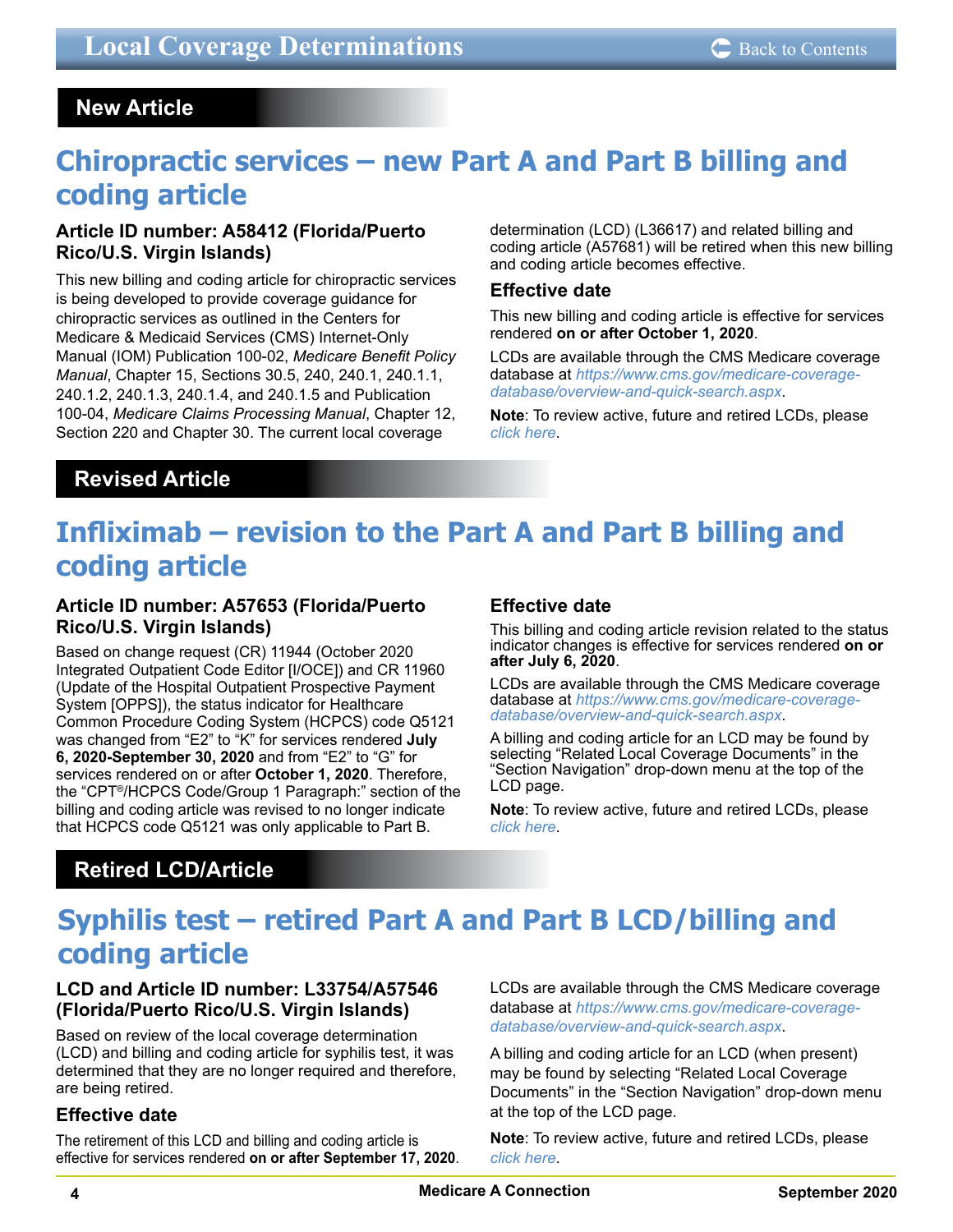### <span id="page-4-0"></span> **Additional Information**

# **2021 ICD-10-CM Coding Changes (Part A/B, Part A and Part B)**

The 2021 update to the ICD-10-CM diagnosis coding structure (change requests [CRs] 11845 and 11895) is effective for services rendered on or after **October 1, 2020**. First Coast Service Options Inc. (First Coast) medical affairs team has evaluated all active local coverage determination (LCD) billing and coding articles for diagnosis criteria that are impacted by the 2021 ICD-10-CM update. As a reminder, diagnosis codes included in the billing and coding articles are surrogate to the indications addressed within the LCD and providers are required to bill the highest level of specificity for the applicable diagnosis code when reporting services. ICD-10-CM diagnosis codes have been added, revised, and deleted. The following is a list of the impacted billing and coding articles.

**Note:** The billing and coding articles will be viewable to the public in the Medicare Coverage Database on **October 1, 2020**.

### **Part A/B Combined Billing and Coding Articles**

- A57531 Allergy Testing
- A57603 Bisphosphonates (Intravenous [IV]) and Monoclonal Antibodies in the Treatment of Osteoporosis and Their Other Indications
- A56952 Cardiology Non-emergent Outpatient Stress **Testing**
- A57077 Controlled Substance Monitoring and Drugs of Abuse Testing
- A57682 Cystatin C Measurement
- A57063 Diagnostic and Therapeutic Esophagogastroduodenoscopy
- A55937 Diagnostic Colonoscopy
- A57636 Duplex Scanning
- A57066 Electrocardiography
- A57628 Erythropoiesis Stimulating Agents
- **A57716 Flow Cytometry**
- A56953 Hypoglossal Nerve Stimulation for the Treatment of Obstructive Sleep Apnea
- A57653 Infliximab
- A57778 Intravenous Immune Globulin
- A57120 Ionized Calcium
- A57121 Magnesium
- **A57123 Nerve Conduction Studies and** Electromyography
- A57126 Noninvasive Physiologic Studies of Upper or Lower Extremity Arteries
- A57122 Parathormone (Parathyroid Hormone)
- A57520 Psychiatric Diagnostic Evaluation and Psychotherapy Services
- A57780 Psychological and Neuropsychological Tests
- A57127 Pulmonary Diagnostic Services
- A57804 Scanning Computerized Ophthalmic Diagnostic Imaging (SCODI)
- A57657 Sedimentation Rate, Erythrocyte
- A57650 Serum Phosphorus
- A57667 Special EEG Tests
- A57275 Stereotactic Radiosurgery (SRS) and Stereotactic Body Radiation Therapy (SBRT)
- A57145 Surgical Management of Morbid Obesity
- A57156 Therapy and Rehabilitation Services
- A57637 Visual Field Examination
- A56841 Vitamin D; 25 hydroxy, includes fraction(s), if performed

### **Part A only Billing and Coding Articles**

 A57058 Diagnostic Aerosol or Vapor Inhalation

### **Part B only Billing and Coding Articles**

- A57699 Computerized Corneal Topography
- A57802 Hepatic (Liver) Function Panel
- A57783 Incision and Drainage of Abscess of Skin, Subcutaneous and Accessory Structures
- A57787 Paravertebral Facet Joint Blocks
- A57788 Peripheral Nerve Blocks
- A57188 Routine Foot Care
- A57540 Somatosensory Testing

### **Effective date**

These billing and coding article revisions are effective for services rendered **on or after October 1, 2020**.

LCDs are available through the CMS Medicare coverage database at *[https://www.cms.gov/medicare-coverage](https://www.cms.gov/medicare-coverage-database/overview-and-quick-search.aspx)[database/overview-and-quick-search.aspx](https://www.cms.gov/medicare-coverage-database/overview-and-quick-search.aspx)*.

A billing and coding article for an LCD (when present) may be found by selecting "Related Local Coverage Documents" in the "Section Navigation" drop-down menu at the top of the LCD page.

**Note**: To review active, future and retired LCDs, please *[click here](https://medicare.fcso.com/Coverage_Find_LCDs_and_NCDs/index.asp)*.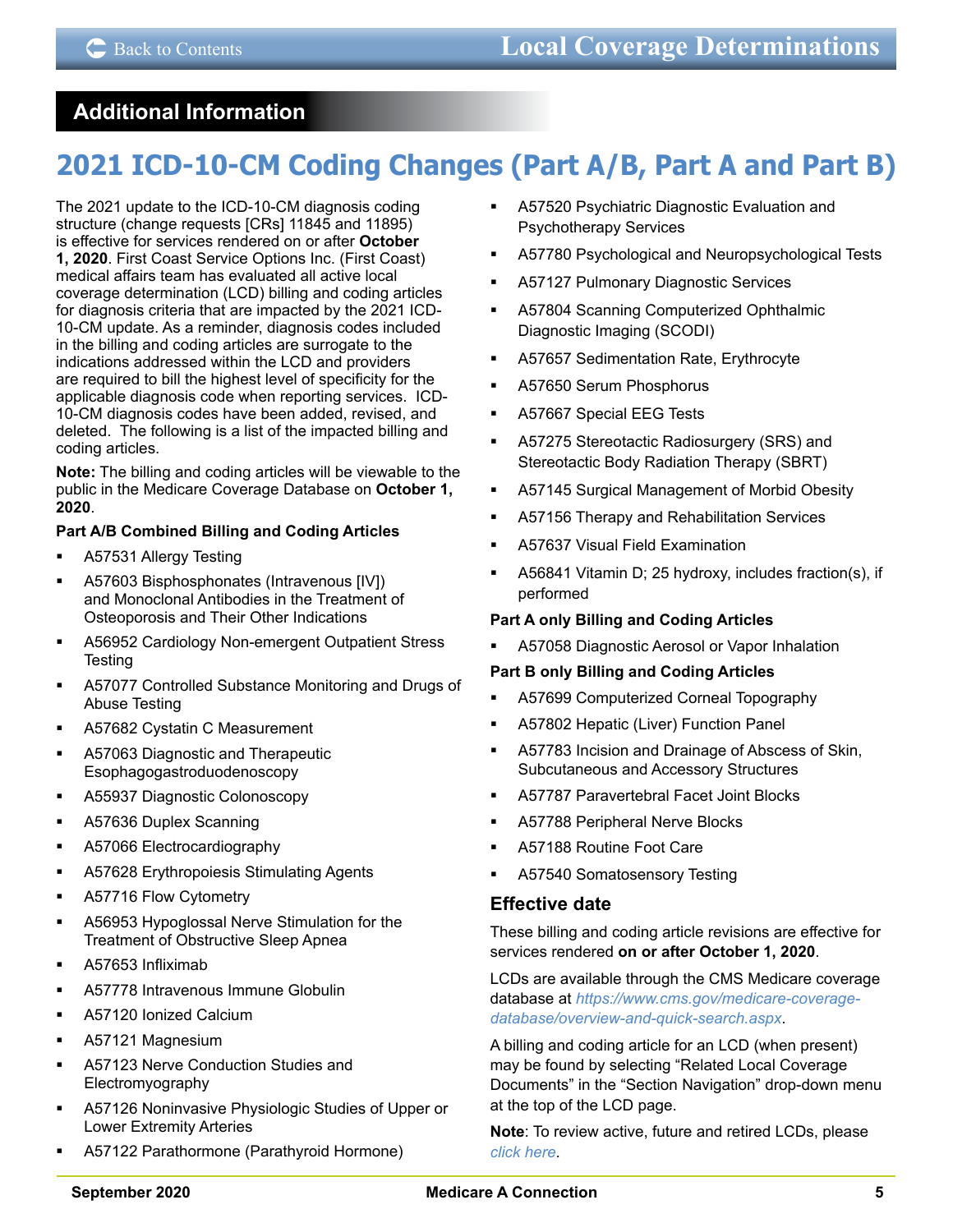### <span id="page-5-0"></span>**Upcoming provider outreach and educational events**

### *[SPOT registration and main features \(A/B\)](https://medicare.fcso.com/Events/0473504.asp)*

Date: Tuesday, October 27 Time: 3- 4 p.m. ET Type of Event: Webcast

### *[View our complete calendar of events](https://medicare.fcso.com/Events/139814.asp)*

**Note**: Unless otherwise indicated, designated times for educational events are stated as ET, and the focus is to Florida, Puerto Rico, and the U.S. Virgin Islands.

### **Two easy ways to register**

**Online** – Visit our provider training website at *[First Coast University](https://guidewell.sumtotal.host/Broker/Account/Login.aspx?wtrealm=https%3a%2f%2fGUIDEWELL.sumtotal.host%2fcore%2f&init=true&ReturnUrl=http%3a%2f%2fguidewell.sumtotal.host%2fBroker%2fToken%2fSaml11.ashx%3fwa%3dwsignin1.0%26wtrealm%3dhttps%253a%252f%252fGUIDEWELL.sumtotal.host%252fcore%252f%26wreply%3dhttps%253a%252f%252fguidewell.sumtotal.host%252fCore&bypassfederation=1&domainid=8A0DED2D7B2C42E650514E91ABFEC309)*, log on to your account and select the course you wish to register. Class materials are available under "My Courses" no later than one day before the event**.** 

**First-time User?** Set up an account by completing *[Create User Account Form](https://guidewell.sumtotal.host/Broker/Account/SelfCreateUser.aspx?wtrealm=https%3a%2f%2fGUIDEWELL.sumtotal.host%2fcore%2f&ReturnUrl=http%3a%2f%2fguidewell.sumtotal.host%2fBroker%2fToken%2fSaml11.ashx%3fwa%3dwsignin1.0%26wtrealm%3dhttps%253a%252f%252fGUIDEWELL.sumtotal.host%252fcore%252f%26wreply%3dhttps%253a%252f%252fguidewell.sumtotal.host%252fCore&domainid=52E779EF85124601060E2A610FE1897F)* online. Providers who do not have yet a national provider identifier may enter "99999" in the NPI field. You will receive logon information within 72 hours of your request.

**Fax** – Providers without internet access may request a fax registration form through our Registration Hotline at 1-904- 791-8103. Class materials will be faxed to you the day of the event.

#### **Please Note:**

- Pre-registration is required for all teleconferences, webcasts and in-person educational seminars.
- Dates and times are subject to change prior to opening of event registration.

Keep checking our *[website](https://medicare.fcso.com/)* for details and newly scheduled educational events (teleconferences, webcasts, etc.).

### **Never miss a training opportunity**

If you or your colleagues were unable to attend one of our past Medicare educational webcasts, you still have the opportunity to learn about the topics covered during the training session. Visit the First Coast Medicare training website, download the recording of the event, and listen to the webcast when you have the time.

### **Take advantage of 24-hour access to free online training**

In addition to live training events, we also offer you the advantage of self-paced, free online courses that will allow you and your staff to train when and where it is most convenient for you. In addition, our comprehensive course catalog allows you to find the Medicare training that fits your specific needs, and several of our online courses offer CEUs. Learn more on the First Coast Medicare training website and explore our catalog of online courses.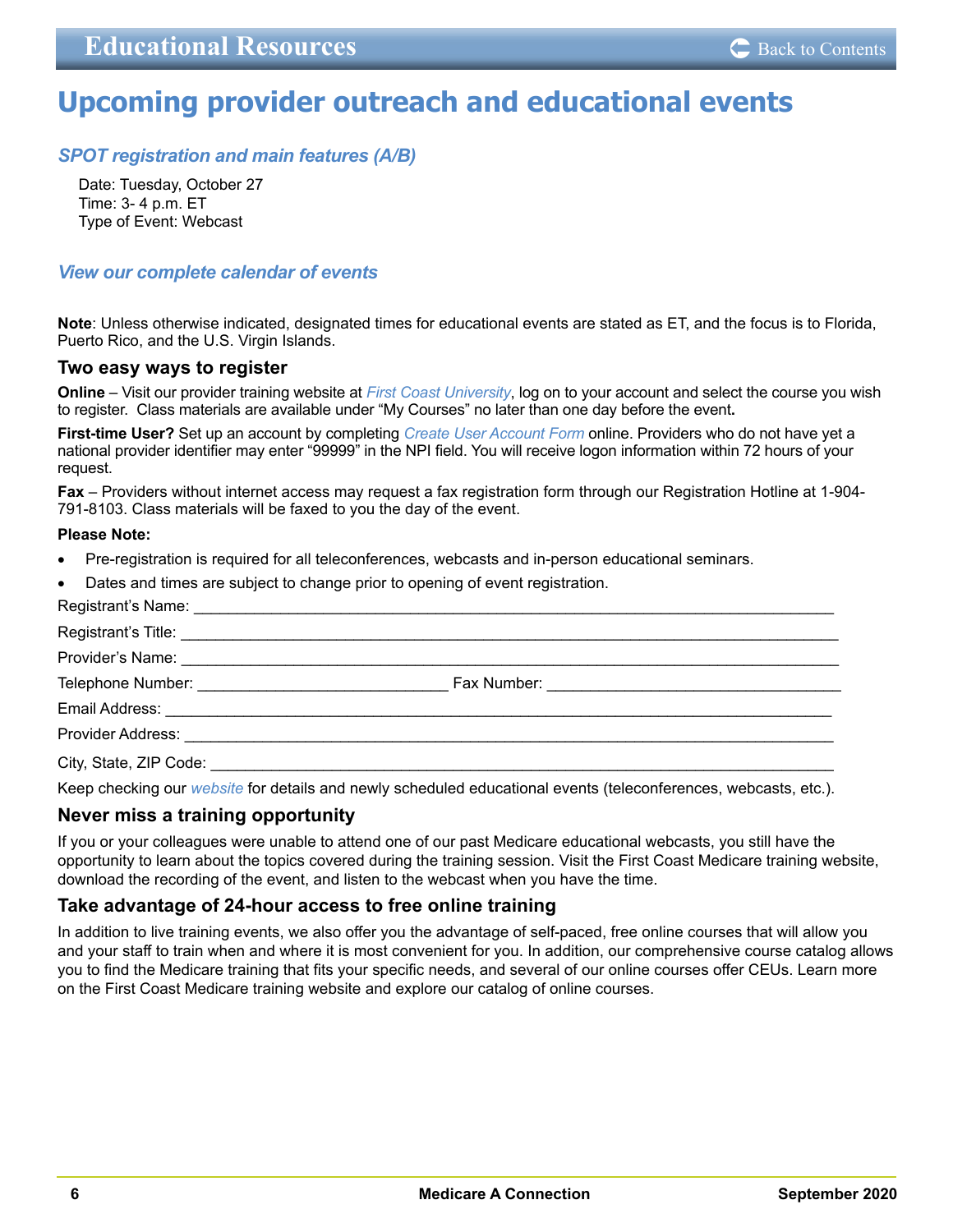# <span id="page-6-0"></span>**MLN Connects® CMS MLN Connects®**

The Centers for Medicare & Medicaid Services (CMS) *MLN Connects***®** is an official *Medicare Learning Network*® (*MLN*) – branded product that contains a week's worth of news for Medicare fee-for-service (FFS) providers. CMS sends these messages weekly to national health industry provider associations, who then disseminates the *MLN Connects***®** to its membership as appropriate.

# **MLN Connects® for Thursday, August 20, 2020**

### **Routine Provider Inspections Resume**

*MLN Connects® [for Thursday, August 20, 2020](https://www.cms.gov/outreach-and-educationoutreachffsprovpartprogprovider-partnership-email-archive/2020-08-20-mlnc)*

### *[View this edition as a PDF](https://www.cms.gov/files/document/2020-08-20-mlnc.pdf)*

### **News**

- CMS Announces Resumption of Routine Inspections of All Provider and Suppliers, Issues Updated Enforcement Guidance to States, and Posts Toolkit to Assist Nursing Homes
- Reduce Provider Burden: Electronic Medical Documentation Interoperability Pilot Program

### **Events**

 CMS-CDC Fundamentals of COVID-19 Prevention for Nursing Homes: New Format

# **MLN Connects® for Thursday, August 27, 2020**

### **COVID-19: Training to Strengthen Nursing Home Infection Control Practices**

*MLN Connects® [for Thursday, August 27, 2020](https://www.cms.gov/outreach-and-educationoutreachffsprovpartprogprovider-partnership-email-archive/2020-08-27-mlnc)*

*[View this edition as a PDF](https://www.cms.gov/files/document/2020-08-27-mlnc.pdf)* 

### **News**

- Trump Administration Launches National Training Program to Strengthen Nursing Home Infection Control Practices
- SNF Provider Preview Reports: Review Your Data by August 30
- COVID: Nursing Home Toolkit
- Medicare Diabetes Prevention Program: Become a Medicare Enrolled Supplier

### **Claims, Prices & Codes**

 COVID-19: Waive Cost Sharing for These HCPCS Codes

### **MLN Matters® Articles**

 New COVID-19 Policies for Inpatient Prospective Payment System (IPPS) Hospitals, Long-Term Care Hospitals (LTCHs), and Inpatient Rehabilitation Facilities (IRFs) due to Provisions of the CARES Act— Revised

### **Publications**

 Enhancing RN Supervision of Hospice Aide Services

### **Multimedia**

 Medicare Secondary Payer (MSP) Provision (June 2020)

The Medicare Learning Network®, MLN Connects®, and MLN Matters® are registered trademarks of the U.S. Department of Health and Human Services (HHS).

### **MLN Matters® Articles**

- Medicare Part A Skilled Nursing Facility (SNF) Prospective Payment System (PPS) Pricer Update FY 2021 — Revised
- October 2020 Quarterly Average Sales Price (ASP) Medicare Part B Drug Pricing Files and Revisions to Prior Quarterly Pricing Files — Revised

### **Publications**

 Creating an Effective Hospice Plan of Care

### **Multimedia**

 Physician Fee Schedule Listening Session: Audio Recording and Transcript

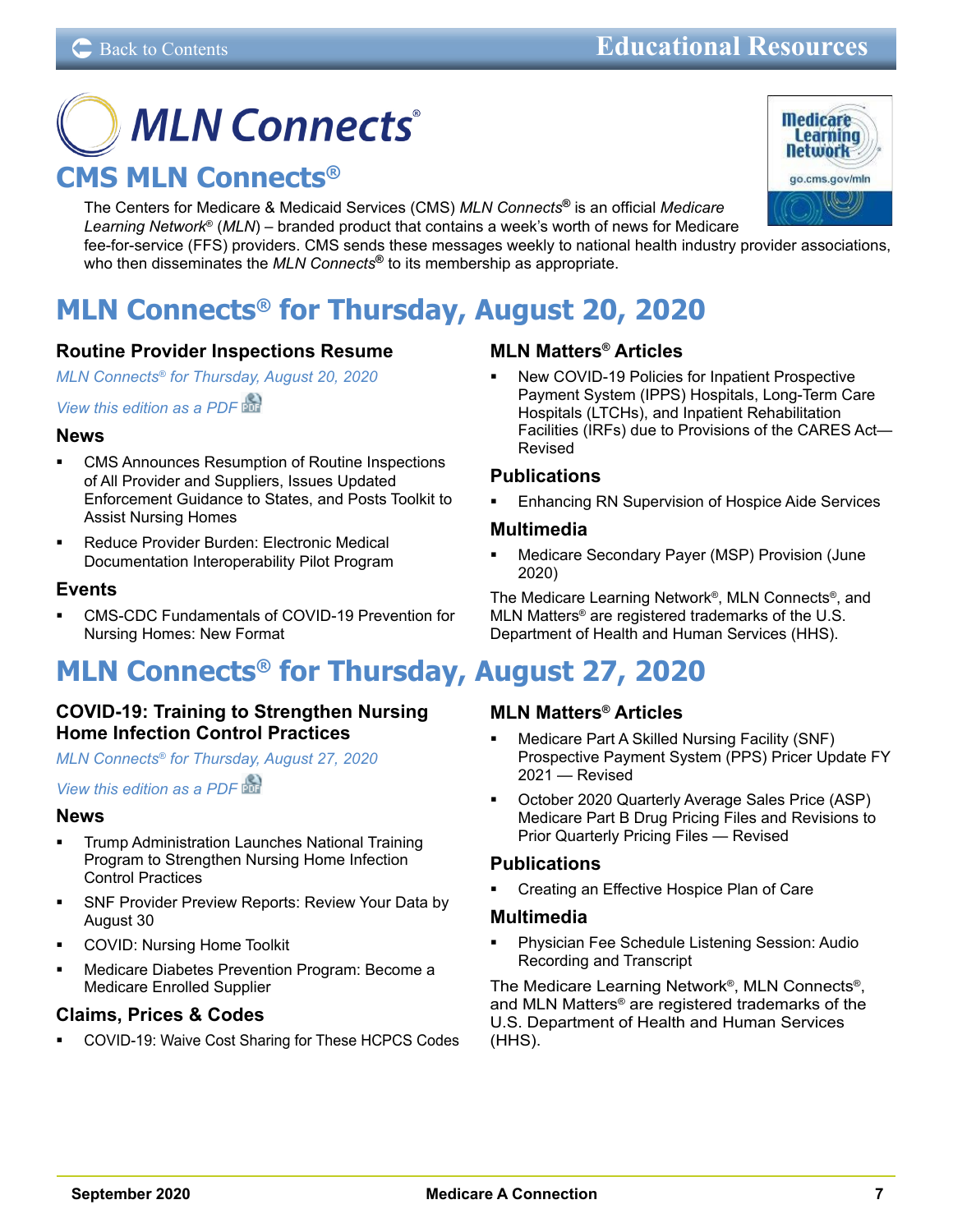# <span id="page-7-0"></span>**MLN Connects® – Special Edition – Friday, August 28, 2020**

### **CMS Offers Comprehensive Support for Louisiana and Texas with Hurricane Laura**

On August 27, CMS announced efforts underway to support Louisiana and Texas in response to Hurricane Laura. On August 26, 2020, Department of Health and Human Services (HHS) Secretary Alex Azar declared public health emergencies (PHEs) in these states, retroactive to August 22, 2020 for the state of Louisiana and to August 23, 2020 for the state of Texas. CMS is working to ensure hospitals and other facilities can continue operations and provide access to care despite the effects of Hurricane Laura.

CMS provided numerous waivers to health care providers during the current coronavirus disease 2019 (COVID-19) pandemic to meet the needs of beneficiaries and providers. The *[waivers](https://www.cms.gov/about-cms/emergency-preparedness-response-operations/current-emergencies/coronavirus-waivers)* already in place will be available to health care providers to use during the duration of the COVID-19 PHE determination timeframe and for the Hurricane Laura PHE. CMS may waive certain additional Medicare, Medicaid, and Children's Health Insurance Program (CHIP) requirements, create special enrollment opportunities for individuals to access healthcare quickly, and take steps to ensure dialysis patients obtain critical life-saving services.

"Our thoughts are with everyone who is in the path of this powerful and dangerous hurricane and CMS is doing everything within its authority to provide assistance and relief to all who are affected," said CMS Administrator Seema Verma. "We will partner and coordinate with state, federal, and local officials to make sure that in the midst of all of the uncertainty a natural disaster can bring, our beneficiaries will not have to worry about access to healthcare and other crucial life-saving and sustaining services they may need."

Below are key administrative actions CMS will be taking in response to the PHEs declared in Louisiana and Texas:

Waivers and Flexibilities for Hospitals and Other Healthcare Facilities: CMS has already waived many Medicare, Medicaid, and CHIP requirements for facilities. The CMS Dallas Survey & Enforcement Division, under the Survey Operations Group, will grant other provider-specific requests for specific types of hospitals and other facilities in Louisiana and Texas. These waivers, once issued, will help provide continued access to care for beneficiaries. For more information on the waivers CMS has granted, visit *[www.cms.gov/emergency](https://www.cms.gov/About-CMS/Agency-Information/Emergency/EPRO/EPRO-Home)*.

Special Enrollment Opportunities for Hurricane Victims: CMS will make available special enrollment periods for certain Medicare beneficiaries and certain individuals seeking health plans offered through the Federal Health Insurance Exchange. This gives people impacted by the hurricane the opportunity to change their Medicare health and prescription drug plans and gain access to health coverage on the Exchange if eligible for the special



enrollment period. For more information, please visit:

- *[https://www.cms.gov/CCIIO/Resources/Regulations](https://www.cms.gov/CCIIO/Resources/Regulations-and-Guidance/Downloads/8-9-natural-disaster-SEP.pdf)[and-Guidance/Downloads/8-9-natural-disaster-SEP.pdf](https://www.cms.gov/CCIIO/Resources/Regulations-and-Guidance/Downloads/8-9-natural-disaster-SEP.pdf)*
- *[https://www.cms.gov/About-CMS/Agency-Information/](https://www.cms.gov/About-CMS/Agency-Information/Emergency/EPRO/Past-Emergencies/Hurricanes-and-tropical-storms.html) [Emergency/EPRO/Past-Emergencies/Hurricanes-and](https://www.cms.gov/About-CMS/Agency-Information/Emergency/EPRO/Past-Emergencies/Hurricanes-and-tropical-storms.html)[tropical-storms.html](https://www.cms.gov/About-CMS/Agency-Information/Emergency/EPRO/Past-Emergencies/Hurricanes-and-tropical-storms.html)*

Disaster Preparedness Toolkit for State Medicaid Agencies: CMS developed an inventory of Medicaid and CHIP flexibilities and authorities available to states in the event of a disaster. For more information and to access the toolkit, visit: *[https://www.medicaid.gov/resources-for](https://www.medicaid.gov/resources-for-states/disaster-response-toolkit/index.html)[states/disaster-response-toolkit/index.html](https://www.medicaid.gov/resources-for-states/disaster-response-toolkit/index.html)*.

Dialysis Care: CMS is helping patients obtain access to critical life-saving services. The Kidney Community Emergency Response (KCER) program has been activated and is working with the End Stage Renal Disease (ESRD) Network, Network 13 – Louisiana, and Network 14 - Texas, to assess the status of dialysis facilities in the potentially impacted areas related to generators, alternate water supplies, education and materials for patients and more.

The KCER is also assisting patients who evacuated ahead of the storm to receive dialysis services in the location to which they evacuated. Patients have been educated to have an emergency supply kit on hand including important personal, medical, and insurance information; contact information for their facility, the ESRD Network hotline number, and contact information of those with whom they may stay or for out-of-state contacts in a waterproof bag. They have also been instructed to have supplies on hand to follow a three-day emergency diet. The ESRD Network 8 – Mississippi hotline is 1-800-638-8299, Network 13 – Louisiana hotline is 800-472-7139, the ESRD Network 14 - Texas hotline is 877-886-4435, and the KCER hotline

See **[SPECIAL](#page-8-0)**, page 9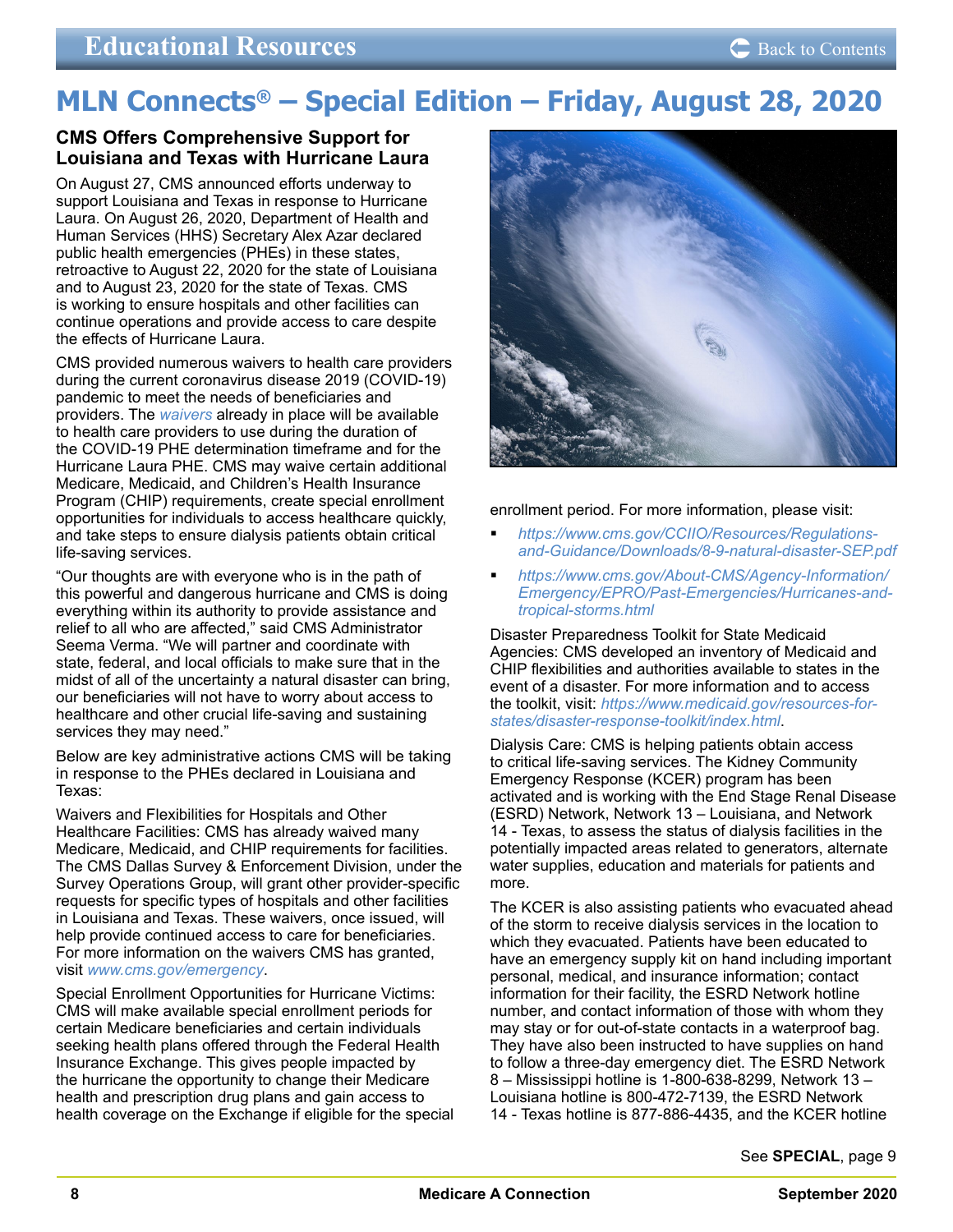### <span id="page-8-0"></span>**[SPECIAL](#page-7-0)**

[from page 8](#page-7-0)

is 866-901-3773. Additional information is available on the KCER website *<https://www.kcercoalition.com/>*.

During the 2017 and 2018 hurricane seasons, CMS approved special purpose renal dialysis facilities in several states to furnish dialysis on a short-term basis at designated locations to serve ESRD patients under emergency circumstances in which there were limited dialysis resources or access-to-care problems due to the emergency circumstances.

Medical equipment and supplies replacements: Under the COVD-19 waivers, CMS suspended certain requirements necessary for Medicare beneficiaries who have lost or realized damage to their durable medical equipment, prosthetics, orthotics, and supplies as a result of the PHE. This will help to make sure that beneficiaries can continue to access the needed medical equipment and supplies they rely on each day. Medicare beneficiaries can contact 1-800-MEDICARE (1-800-633-4227) for assistance.

Ensuring Access to Care in Medicare Advantage and Part D: During a public health emergency, Medicare Advantage Organizations and Part D Plan sponsors must take steps to maintain access to covered benefits for beneficiaries in affected areas. These steps include allowing Part A/B and supplemental Part C plan benefits to be furnished at specified non-contracted facilities and waiving, in full, requirements for gatekeeper referrals where applicable.

Emergency Preparedness Requirements: Providers and suppliers are expected to have emergency preparedness programs based on an all-hazards approach. To assist in the understanding of the emergency preparedness requirements, CMS Central Office and the Regional Offices hosted two webinars in 2018 regarding Emergency Preparedness requirements and provider expectations. One was an all provider training on June 19, 2018 with more than 3,000 provider participants and the other an allsurveyor training on August 8, 2018. Both presentations covered the emergency preparedness final rule which included emergency power supply; 1135 waiver process; best practices and lessons learned from past disasters; and helpful resources and more. Both webinars are

#### available at *<https://qsep.cms.gov/welcome.aspx>*.

CMS also compiled a list of Frequently Asked Questions (FAQs) and useful national emergency preparedness resources to assist state Survey Agencies (SAs), their state, tribal, regional, local emergency management partners and health care providers to develop effective and robust emergency plans and tool kits to assure compliance with the emergency preparedness rules. The tools can be located at:

- *[https://www.cms.gov/Medicare/Provider-Enrollment](https://www.cms.gov/Medicare/Provider-Enrollment-and-Certification/SurveyCertEmergPrep/Emergency-Prep-Rule.html)[and-Certification/SurveyCertEmergPrep/Emergency-](https://www.cms.gov/Medicare/Provider-Enrollment-and-Certification/SurveyCertEmergPrep/Emergency-Prep-Rule.html)[Prep-Rule.html](https://www.cms.gov/Medicare/Provider-Enrollment-and-Certification/SurveyCertEmergPrep/Emergency-Prep-Rule.html)*
- *[https://www.cms.gov/Medicare/Provider-Enrollment](https://www.cms.gov/Medicare/Provider-Enrollment-and-Certification/SurveyCertEmergPrep/Templates-Checklists.html)[and-Certification/SurveyCertEmergPrep/Templates-](https://www.cms.gov/Medicare/Provider-Enrollment-and-Certification/SurveyCertEmergPrep/Templates-Checklists.html)[Checklists.html](https://www.cms.gov/Medicare/Provider-Enrollment-and-Certification/SurveyCertEmergPrep/Templates-Checklists.html)*

CMS Regional Offices have provided specific emergency preparedness information to Medicare providers and suppliers through meetings, dialogue, and presentations. The regional offices also provide regular technical assistance in emergency preparedness to state agencies and staff, who, since November 2017, have been regularly surveying providers and suppliers for compliance with emergency preparedness regulations.

Additional information on the emergency preparedness requirements can be found here: *[https://www.cms.gov/](https://www.cms.gov/Regulations-and-Guidance/Guidance/Manuals/downloads/som107ap_z_emergprep.pdf) [Regulations-and-Guidance/Guidance/Manuals/downloads/](https://www.cms.gov/Regulations-and-Guidance/Guidance/Manuals/downloads/som107ap_z_emergprep.pdf) [som107ap\\_z\\_emergprep.pdf](https://www.cms.gov/Regulations-and-Guidance/Guidance/Manuals/downloads/som107ap_z_emergprep.pdf)*

CMS will continue to work with all geographic areas impacted by Hurricane Laura. We encourage beneficiaries and providers of healthcare services that have been impacted to seek help by visiting CMS' emergency webpage *[\(www.cms.gov/emergency\)](https://www.cms.gov/About-CMS/Agency-Information/Emergency/EPRO/EPRO-Home)*.

For more information about the HHS PHE, please visit: *[https://www.hhs.gov/about/news/2020/08/26/hhs](https://www.hhs.gov/about/news/2020/08/26/hhs-secretary-azar-declares-public-health-emergencies-in-louisiana-and-texas-due-to-hurricane-laura.html)[secretary-azar-declares-public-health-emergencies-in](https://www.hhs.gov/about/news/2020/08/26/hhs-secretary-azar-declares-public-health-emergencies-in-louisiana-and-texas-due-to-hurricane-laura.html)[louisiana-and-texas-due-to-hurricane-laura.html](https://www.hhs.gov/about/news/2020/08/26/hhs-secretary-azar-declares-public-health-emergencies-in-louisiana-and-texas-due-to-hurricane-laura.html)*.

The Medicare Learning Network®, MLN Connects®, and MLN Matters® are registered trademarks of the U.S. Department of Health and Human Services (HHS).

### *Medicare Learning Network***®**

The *Medicare Learning Network*® (*MLN*) is the home for education, information, and resources for the health care professional community. The *MLN* provides [access to CMS Program information you need, when you need it, so you can](https://www.cms.gov/Outreach-and-Education/Medicare-Learning-Network-MLN/MLNGenInfo/index.html)  focus more on providing care to your patients. Find out what the *MLN* has to offer you and your staff *[here](https://www.cms.gov/Outreach-and-Education/Medicare-Learning-Network-MLN/MLNGenInfo/index.html)*.

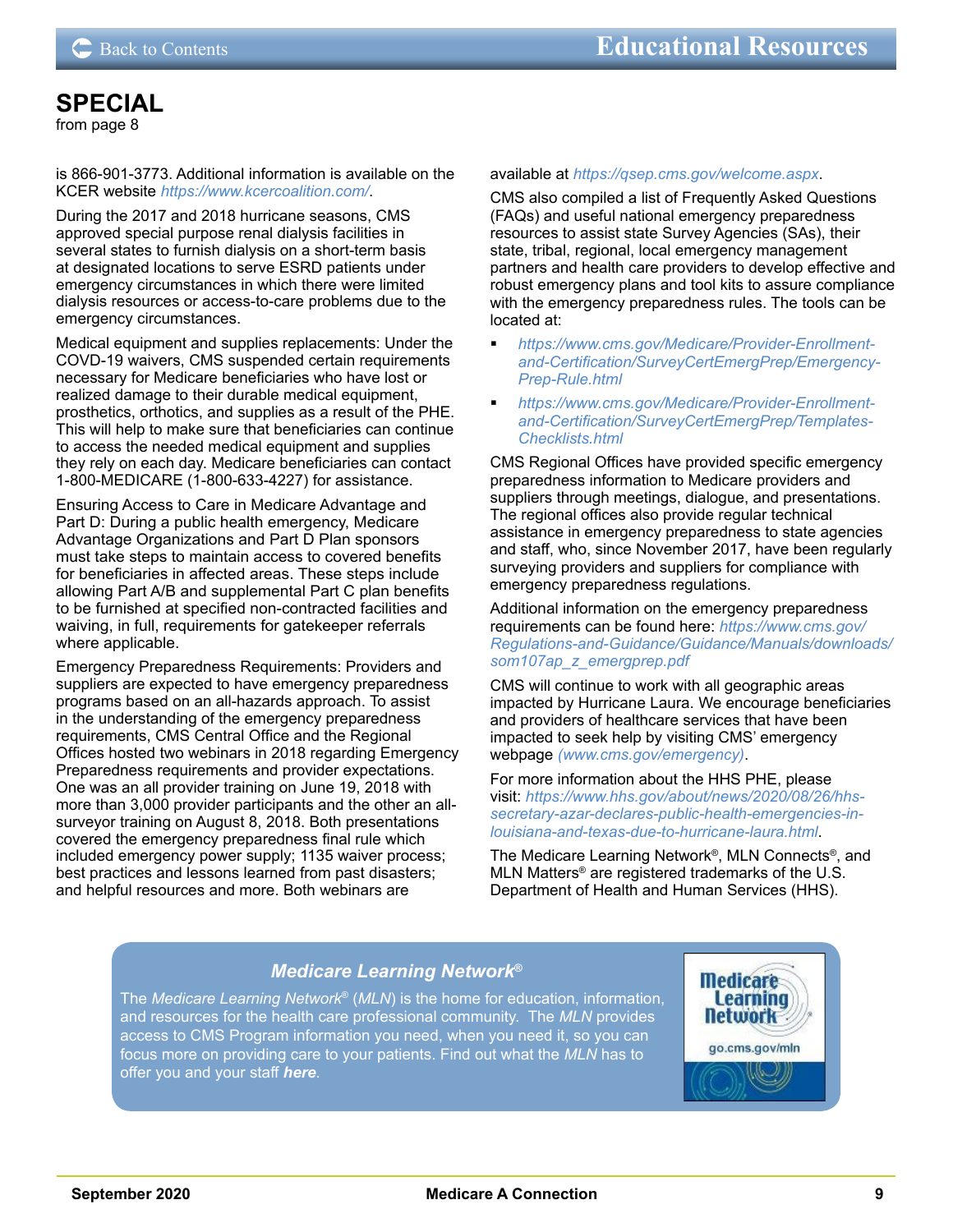# <span id="page-9-0"></span>**MLN Connects® – Special Edition – Wednesday, September 2, 2020**

### **CMS Advancing Seniors' Access to Cuttingedge Therapies and Technology in Medicare Hospital Rule**

Finalized policy changes expand new technology add-on payment pathway for certain antimicrobials

On September 2, CMS issued the FY 2021 Medicare Hospital Inpatient Prospective Payment System and Long Term Acute Care Hospital (LTCH) final rule, which includes important provisions designed to ensure access to potentially life-saving diagnostics and therapies for hospitalized Medicare beneficiaries. The changes will affect approximately 3,200 acute care hospitals and approximately 360 LTCHs. CMS estimates that total Medicare spending on acute care inpatient hospital services will increase by about \$3.5 billion in FY 2021, or 2.7 percent.

"President Trump is committed to ensuring that seniors on Medicare have access to the latest life-saving diagnostics and therapies," said CMS Administrator Seema Verma. "This rule is another critical step in our effort to modernize the program and strip away bureaucratic barriers between our seniors and the latest innovative treatments."

CMS' rule creates a new Medicare Severity Diagnostic Related Group (MS-DRG) that provides a predictable payment to help adequately compensate hospitals for administering Chimeric Antigen Receptor (CAR) T-cell therapies. The current FDA-approved CAR-T-cell cancer therapies use a patient's genetically modified immune cells to treat specific types of cancer.

Also in the final rule, CMS approved a record number of 24 New Technology Add-on Payments (NTAPs), which is an additional payment to hospitals for cases involving eligible new and relatively high cost technologies. Last year, to remove barriers to innovation, CMS established alternative streamlined pathways for FDA Breakthrough Devices and FDA Qualified Infectious Disease Products (QIDPs) to qualify for NTAPs. Among CMS' approval of these 24 additional NTAPs are two technologies for new medical devices that are part of the FDA's Breakthrough Devices Program and six technologies that received FDA QIDP designation. This will provide additional Medicare payment for these technologies while real-world evidence is emerging, giving Medicare beneficiaries timely access to the latest innovations.

CMS is also expanding the add-on payment alternative pathway for antimicrobial products approved under FDA's Limited Population Pathway for Antibacterial and Antifungal Drugs (LPAD pathway), which encourages the development of safe and effective drug products that address unmet needs of patients with serious bacterial and



fungal infections. Specifically, an antibacterial or antifungal drug approved under the LPAD pathway is used to treat a serious or life-threatening infection in a limited population of patients with unmet needs.

CMS is also taking steps to ensure that the Medicare Feefor-Service (FFS) program adopts pricing strategies based on real world market forces. Medicare generally pays hospitals a rate that is weighted by the relative cost of providing certain services based on a patient's diagnosis. These weights are currently based in large part on the charges that hospitals report to the federal government, which often have little relevancy to the actual rates paid by insurance companies. Hospitals are already required to report these negotiated rates as part of the Trump Administration's efforts to promote price transparency, and CMS is now finalizing a requirement for hospitals to report to CMS the median rate negotiated with Medicare Advantage Organizations for inpatient services to use instead of the charge based data. CMS will begin to collect this data in 2021 and will use it in the methodology for calculating inpatient hospital payments beginning in 2024. These provisions will introduce the influences of market competition into hospital payment and help advance CMS's goal of utilizing market- based pricing strategies in the Medicare FFS program.

For More Information:

- *[Final Rule](https://www.federalregister.gov/documents/2020/09/18/2020-19637/medicare-program-hospital-inpatient-prospective-payment-systems-for-acute-care-hospitals-and-the)*
- *[Fact Sheet](https://www.cms.gov/newsroom/fact-sheets/fiscal-year-fy-2021-medicare-hospital-inpatient-prospective-payment-system-ipps-and-long-term-acute-0)*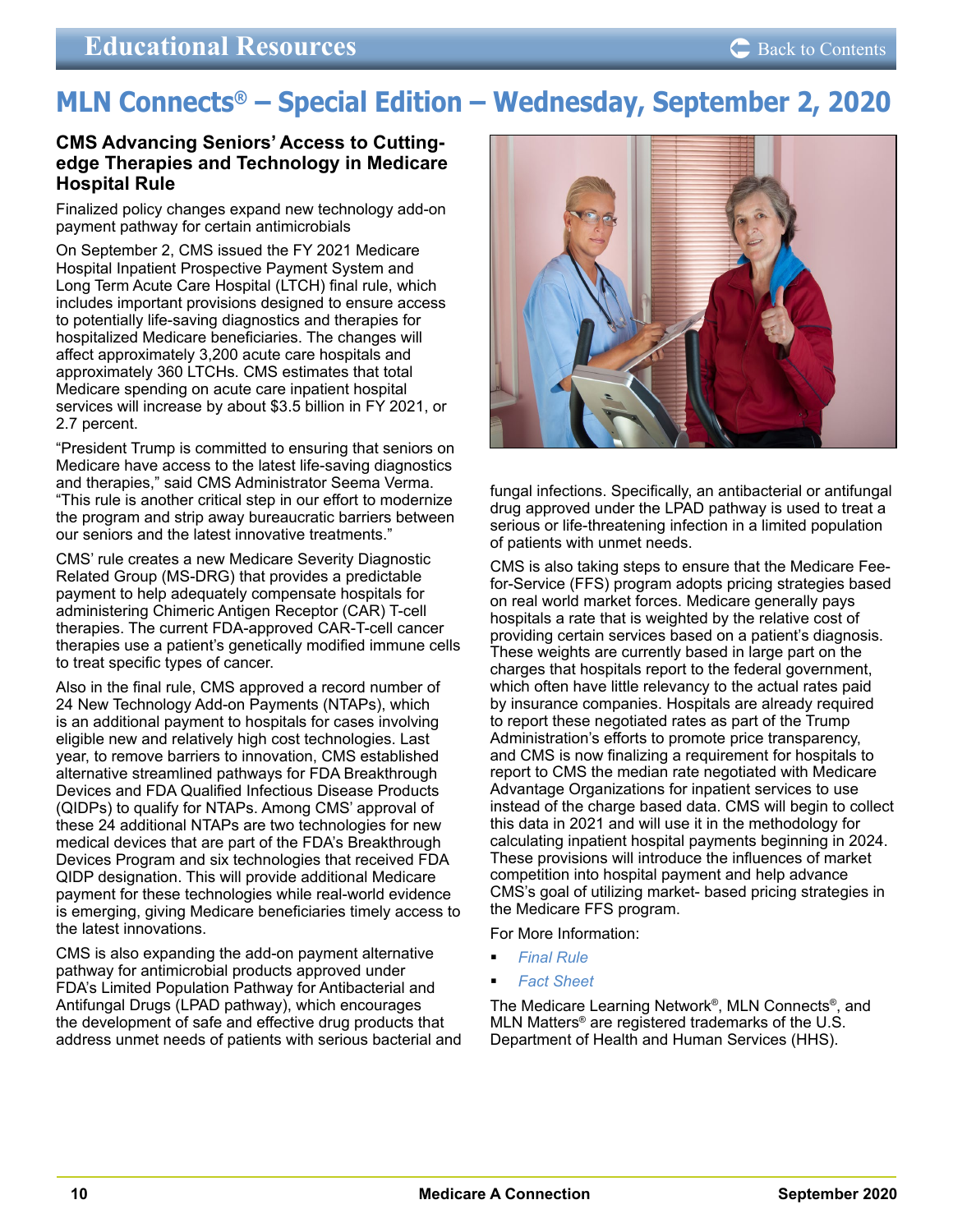# <span id="page-10-0"></span>**MLN Connects® for Thursday, September 3, 2020**

### **CMS Acts to Spur Innovation for America's Seniors**

*MLN Connects® [for Thursday, September 3, 2020](https://www.cms.gov/outreach-and-educationoutreachffsprovpartprogprovider-partnership-email-archive/2020-09-03-mlnc) [View this edition as a PDF](https://www.cms.gov/files/document/2020-09-03-mlnc.pdf)* 

### **News**

- CMS Acts to Spur Innovation for America's Seniors
- Hospital Opioid Toolkit
- CMS Offers Comprehensive Support for California due to Wildfires
- PEPPERs for Short-term Acute Care Hospitals
- **Demogle Set Contative** Practitioners: Comparative Billing Report

### **Events**

 Dementia Care Call — September 22

### **MLN Matters® Articles**

- 2021 Annual Update for the Health Professional Shortage Area (HPSA) Bonus Payments
- Annual Clotting Factor Furnishing Fee Update 2021
- Claim Status Category and Claim Status Codes Update
- Implement Operating Rules Phase III Electronic Remittance Advice (ERA) Electronic Funds Transfer (EFT): Committee on Operating Rules for Information Exchange (CORE) 360 Uniform Use of Claim

# **MLN Connects® for Thursday, September 10, 2020**

### **CMS Care Compare Empowers Patients**

*MLN Connects® [for Thursday, September 10, 2020](https://www.cms.gov/outreach-and-educationoutreachffsprovpartprogprovider-partnership-email-archive/2020-09-10-mlnc)*

*[View this edition as a PDF](https://www.cms.gov/files/document/2020-09-10-mlnc.pdf)* 

### **News**

- **EXECOMS Care Compare Empowers Patients When** Making Important Health Care Decisions
- Open Payments: Adding 5 Provider Types in 2021
- Breast Re-Excision: Comparative Billing Report in September

### **Events**

- CMS-CDC Fundamentals of COVID-19 Prevention for Nursing Home Management Call — September 10
- Dementia Care Call September 22

### **MLN Matters® Articles**

- October 2020 Update of the Hospital Outpatient Prospective Payment System (OPPS)
- Update to Hospice Payment Rates, Hospice Cap, Hospice Wage Index and Hospice Pricer for FY 2021
- Inpatient Rehabilitation Facility (IRF) Annual Update: Prospective Payment System (PPS) Pricer Changes

Adjustment Reason Codes (CARC), Remittance Advice Remark Codes (RARC) and Claim Adjustment Group Code (CAGC) Rule - Update from Council for Affordable Quality Healthcare (CAQH) CORE

- **Inpatient Psychiatric Facilities Prospective Payment** System (IPF PPS) Updates for Fiscal Year (FY) 2021
- The Intravenous Immune Globulin (IVIG) Demonstration: Demonstration is ending on December 31, 2020
- October 2020 Integrated Outpatient Code Editor (I/ OCE) Specifications Version 21.3
- October Quarterly Update for 2020 Durable Medical Equipment, Prosthetics, Orthotics and Supplies (DMEPOS) Fee Schedule
- Quarterly Update for Clinical Laboratory Fee Schedule and Laboratory Services Subject to Reasonable Charge Payment — Revised
- Update to the International Classification of Diseases, Tenth Revision (ICD-10) Diagnosis Codes for Vaping Related Disorder and Diagnosis and Procedure Codes for the 2019 Novel Coronavirus (COVID-19) — Revised

### **Publications**

- Medicare Preventive Services Revised
- Medicare Preventive Services Poster Revised

The Medicare Learning Network®, MLN Connects®, and MLN Matters® are registered trademarks of the U.S. Department of Health and Human Services (HHS).

for FY 2021

- Internet Only Manual Update to Pub. 100-04, Chapter 16, Section 60.1.2 and Pub. 100-04, Chapter 26, Section 10.4, Item 19
- Update to the Model Admission Questions for Providers to Ask Medicare Beneficiaries
- National Coverage Determination (NCD 30.3.3): Acupuncture for Chronic Low Back Pain (cLBP) — Revised

### **Publications**

- Understanding Your Remittance Advice Reports
- Home Health, Hospice, IRF, LTCH, & SNF Quality Reporting Programs: COVID-19 Public Reporting

### **Multimedia**

- Pain Management Listening Session: Audio Recording & Transcript
- Introduction to the LTCH Quality Reporting Program Web-Based Training
- Introduction to the Home Health Quality Reporting Program Web-Based Training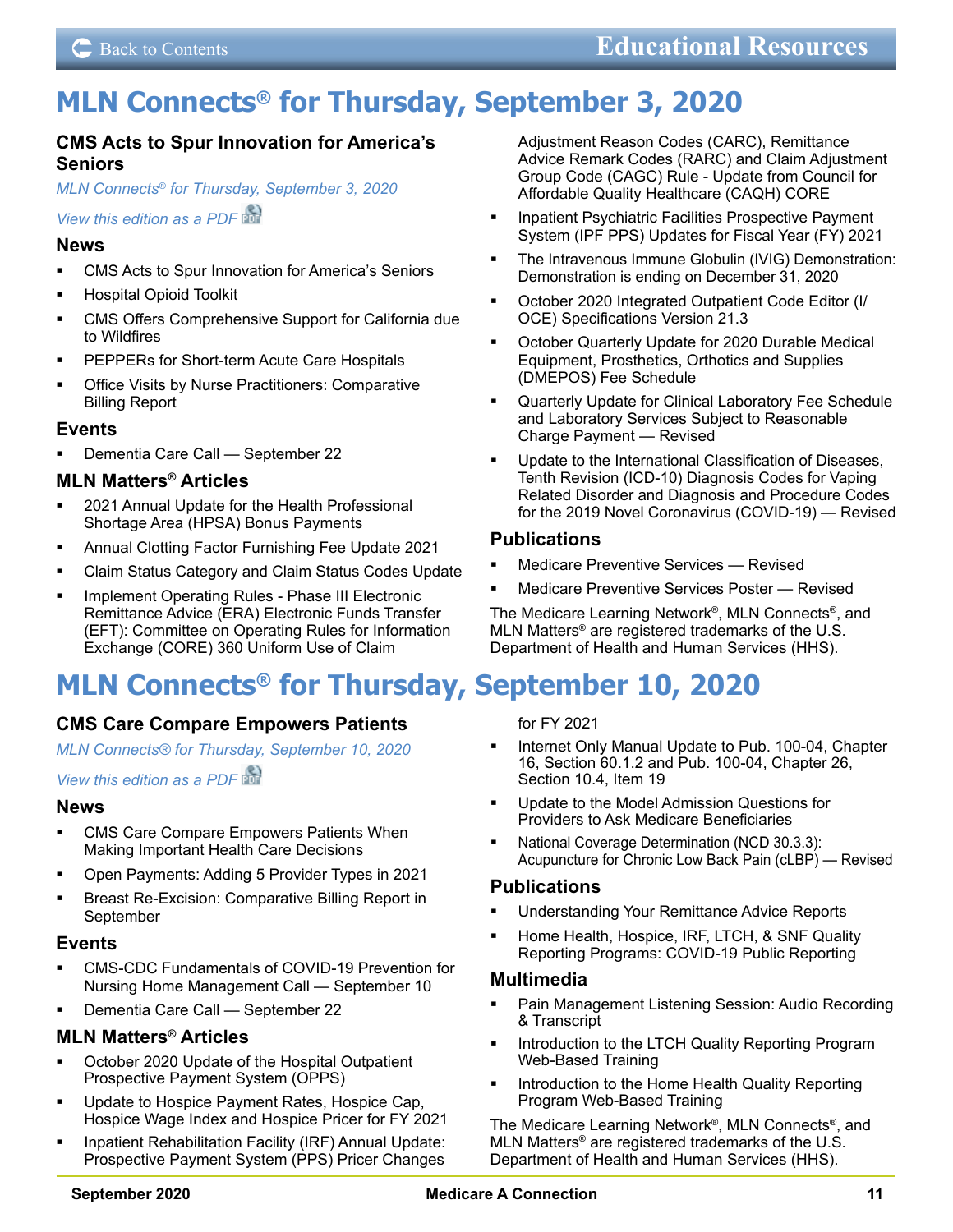# <span id="page-11-0"></span>**MLN Connects® – Special Edition – Friday, September 11, 2020**

### **Community Health Access and Rural Transformation Model**

The CMS Innovation Center announced the Community Health Access and Rural Transformation (CHART) Model.

The approximately 57 million Americans living in rural communities, including millions of Medicare and Medicaid beneficiaries, face unique challenges when seeking health care services, such as limited transportation options, shortages of health care services, and an inability to fully benefit from technological and care-delivery innovations.

Current regulations and volume-based payment structures perpetuate these challenges, with unsustainable financial models leading to over 130 rural hospitals closing since 2010. The constellation of reduced access to care and patients not seeking or delaying care leads to rural Americans facing worse health outcomes and having higher rates of preventable diseases than those living in urban areas.

CMS remains focused on the transformation of rural health care delivery and enabling local community collaboration to redesign their systems of care and align across providers and payers based on their unique needs. As part of that rural transformation, including transforming a system built on fee-for-service and volume to one based on value, CMS is testing the CHART Model.

Through the Model, CMS is directly providing a pool of \$75M in upfront, seed funding, with 15 rural communities applying for up to \$5M to develop local transformation plans. With this upfront seed funding, CMS is also providing regulatory and operational flexibility for updated service delivery models as well as changing how participating hospitals in these communities are paid, from a system based on volume to stable, monthly payments. In additional to supporting these 15 rural communities, CMS is also looking for 20 rural Accountable Care Organizations (ACOs) to participate in the model, paying shared savings upfront so that ACOs have infrastructure funding to be successful on the move towards achieving better outcomes. Taken together, these are substantial and tangible actions to support health care in our rural communities.

Specifically, the CHART Model will:

- Increase financial stability for rural health care providers through multiple new funding approaches, including the use of up-front investments and predictable, capitated payments that pay for quality and patient outcomes over volume
- Provide the necessary operational and regulatory flexibilities to allow health care providers and CMS to test the Model in their local communities and successfully transform themselves



 Support local rural communities' transformation efforts by being directly engaged at CMS, offering real-time technical expertise and other learning when needed to foster success

If successful, beneficiaries' access to health care services should be improved, rural provider's financial sustainability should increase for years to come, and communities can align with payers and other stakeholders to address both their health care service delivery ecosystem and the necessary social support structures, such as food and housing, to deliver improved health. Ultimately, the CHART Model aims to improve quality and health, while reducing Medicare and Medicaid expenditures, in rural communities over the long-term.

CMS is providing funding, regulatory and operational flexibilities, and technical assistance for rural communities to transform their systems of care through a Community Transformation Track. Further, CMS is enabling providers to participate in value-based payment models where they are paid for quality and outcomes, instead of volume, through an ACO Transformation Track.

CMS anticipates the Notice of Funding Opportunity for the Community Transformation Track will be available in September on the Model website. The Request for Application for the ACO Transformation Track will be available in early 2021 on the *[CHART Model](https://innovation.cms.gov/innovation-models/chart-model)* website.

See the full text of this excerpted *[CMS Fact Sheet](https://www.cms.gov/newsroom/fact-sheets/community-health-access-and-rural-transformation-chart-model-fact-sheet)* (issued August 11).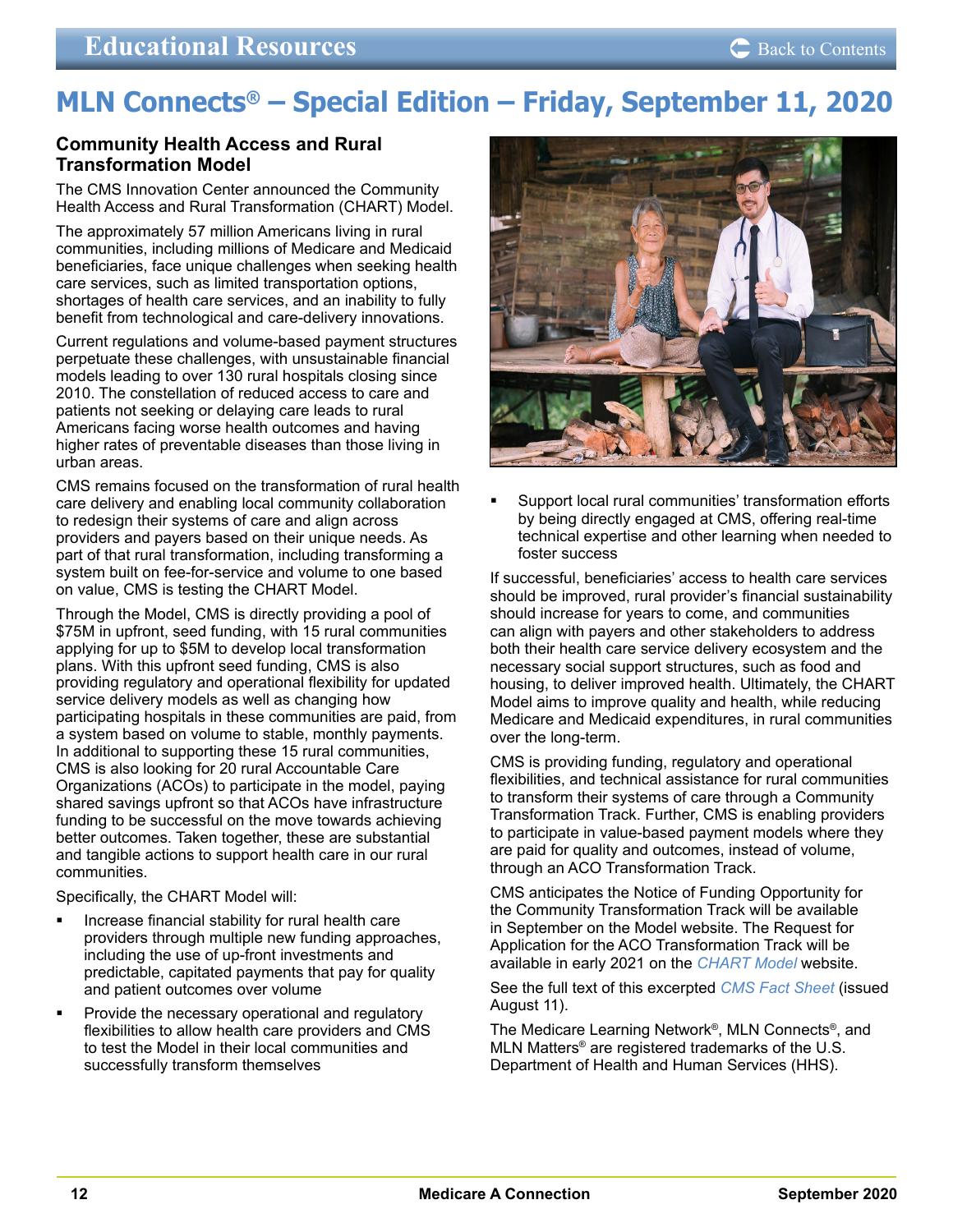# <span id="page-12-0"></span>**MLN Connects® for Thursday, September 17, 2020**

### **Participate in Medical Documentation Interoperability Pilot**

*MLN Connects® [for Thursday, September 17, 2020](https://www.cms.gov/outreach-and-educationoutreachffsprovpartprogprovider-partnership-email-archive/2020-09-17-mlnc)*

*[View this edition as a PDF](https://www.cms.gov/files/document/2020-09-17-mlnc.pdf)* 

### **News**

- SNF Healthcare-Associated Infections Measure: Submit Comments by October 14
- Participate in Medical Documentation Interoperability Pilot
- COVID-19 Lessons Learned & Infectious Disease Surge Annex Template
- Healthy Aging® Month: Discuss Preventive Services with Your Patients
- Prostate Cancer Awareness Month

### **[MLN SE](#page-0-0)**

[from page 1](#page-0-0)

President, Dr. Redfield, and Administrator Verma will lead the group in a discussion regarding the Commission's findings and general issues facing the nation's elder care system.

Nursing homes and other shared or congregate living facilities have been severely affected by COVID-19, as these facilities often house older individuals who suffer from multiple medical conditions, making them particularly susceptible to complications from the virus. To help CMS inform immediate and future actions as well as identify opportunities for improvement, the Commission was created to conduct an independent review and comprehensive assessments of confronting COVID-19. The Commission's report contains best practices that emphasize and reinforce CMS strategies and initiatives to ensure nursing home residents are protected from COVID-19.

As outlined in the overview released on September 16, the Trump Administration has already taken significant steps to implement many of the Commission's findings. The Administration has worked to support nursing homes financially during this challenging time, distributing over \$21 billion to America's nursing homes – more than \$1.5 million each on average. To ensure nursing homes had access to supplies, the Trump Administration shipped a 14-day supply of personal protective equipment to more than 15,000 nursing homes across the Nation in May.

The Administration has also required facilities to report data about COVID-19 cases, deaths, and supply levels, with 99.3 percent of facilities currently reporting. CMS took action to keep COVID-19 out of nursing homes by requiring them to test staff, a requirement that was paired with the Administration's distribution of 13,850 point-of-

### **Events**

 Dementia Care Call — September 22

### **MLN Matters® Articles**

- October 2020 Update of the Ambulatory Surgical Center (ASC) Payment System
- New Waivers for Inpatient Prospective Payment System (IPPS) Hospitals, Long-Term Care Hospitals (LTCHs), and Inpatient Rehabilitation Facilities (IRFs) due to Provisions of the CARES Act — Revised
- Update to Hospice Payment Rates, Hospice Cap, Hospice Wage Index, and Hospice Pricer for FY 2021 — Revised

The Medicare Learning Network®, MLN Connects®, and MLN Matters® are registered trademarks of the U.S. Department of Health and Human Services (HHS).

care testing devices to America's nursing homes. The Administration has also deployed federal Task Force Strike Teams in six waves, in 18 states so far, to 61 facilities particularly affected by COVID-19 to share best practices and gain a deeper understanding of how the virus spreads. CMS also required states to conduct focused infection control inspections at their nursing homes; between June and July, states completed these inspections at 99.8 percent of Medicare and Medicaid certified nursing homes.

Additionally, since March, CMS has conducted weekly calls with nursing homes, issued over 22 guidance documents and established a National Nursing Home COVID-19 Training program focused on infection control and best practices. CMS is also using COVID-19 data to target support to the highest risk nursing homes. In May, CMS released a new toolkit developed to aid nursing homes, Governors, states, departments of health, and other agencies who provide oversight and assistance to nursing homes. The toolkit is a catalogue of resources dedicated to addressing the specific challenges facing nursing homes as they combat COVID-19. CMS updates the toolkit on a biweekly basis.

For More Information:

- *[Coronavirus Commission for Safety and Quality in](https://edit.cms.gov/files/document/covid-final-nh-commission-report.pdf)  [Nursing Homes Report](https://edit.cms.gov/files/document/covid-final-nh-commission-report.pdf)*
- *[Trump Administration Response to Commission](https://edit.cms.gov/files/document/covid-independent-nursing-home-covid-19-federal-response.pdf)  [findings](https://edit.cms.gov/files/document/covid-independent-nursing-home-covid-19-federal-response.pdf)*
- *[COVID-19 Guidance and Updates for Nursing Homes](https://edit.cms.gov/files/document/covid-guidance-and-updates-nursing-homes-during-covid-19.pdf)  [during COVID-19](https://edit.cms.gov/files/document/covid-guidance-and-updates-nursing-homes-during-covid-19.pdf)*

See the full text of this excerpted *[CMS Press Release](https://www.cms.gov/newsroom/press-releases/independent-nursing-home-covid-19-commission-findings-validate-unprecedented-federal-response)* (issued September 16), including a list of CMS public health actions for nursing homes on COVID-19 to date.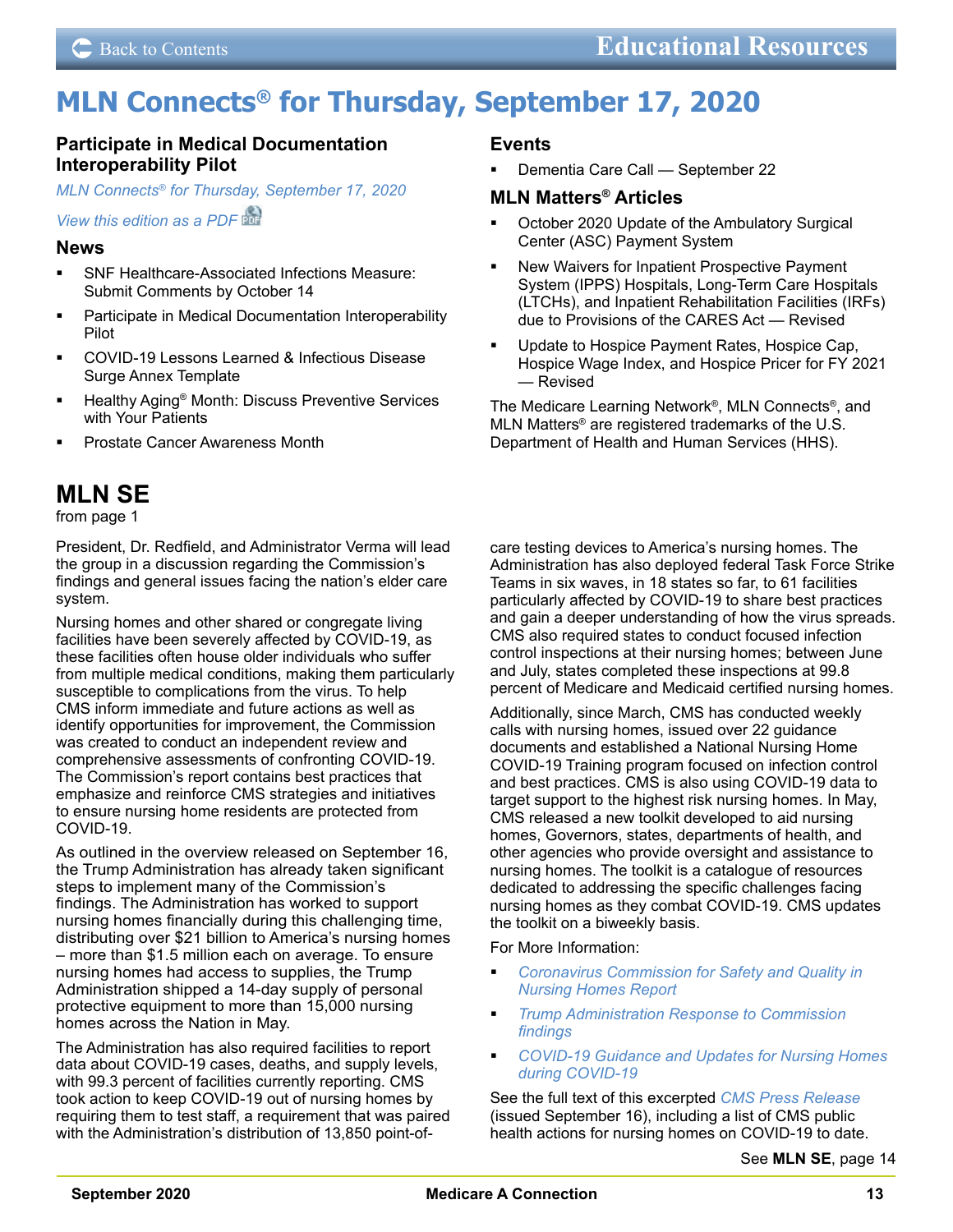### <span id="page-13-0"></span>**[MLN SE](#page-12-0)**

[from page 13](#page-12-0)

### **CMS Offers Comprehensive Support for Oregon due to Wildfires**

On September 17, CMS announced efforts underway to support Oregon in response to wildfires across the state. On September 16, HHS Secretary Alex Azar declared a Public Health Emergency (PHE) in Oregon, retroactive to September 8. CMS is working to ensure hospitals and other facilities can continue operations and provide access to care despite the effects of the wildfires. CMS provided numerous waivers to health care providers during the current Coronavirus Disease 2019 (COVID-19) pandemic to meet the needs of beneficiaries and providers. These *[waivers](https://www.cms.gov/about-cms/emergency-preparedness-response-operations/current-emergencies/coronavirus-waivers)* will continue be available to health care providers to use for the duration of the COVID-19 PHE and for the wildfires PHEs. CMS will be waiving certain Medicare, Medicaid, and Children's Health Insurance Program requirements; creating special enrollment opportunities for individuals to access health care quickly; and taking steps to ensure dialysis patients obtain critical life-saving services.

For More Information, visit *<http://www.cms.gov/emergency>*. See the full text of this excerpted *[CMS Press Release](https://www.cms.gov/newsroom/press-releases/cms-offers-comprehensive-support-oregon-due-wildfires)* (issued September 17).

### **Protect Yourself & Your Patients from Flu this Season**

Do your part to prevent the spread of seasonal flu. The CDC published *[flu vaccine recommendations](https://www.cdc.gov/flu/professionals/acip/summary/summary-recommendations.htm)* for the 2020-2021 season. Because of the COVID-19 pandemic, reducing the spread of respiratory illness, like flu, this fall and winter is more important than ever.

Frequency and Coverage:

- Medicare Part B covers one flu shot per flu season and additional flu shots if medically necessary
- Flu shots are free for your Medicare patients if you accept assignment



You can give pneumonia and flu shots during the same office visit; see *[CDC recommendations](https://www.cdc.gov/vaccines/schedules/hcp/imz/adult.html?CDC_AA_refVal=https%3A%2F%2Fwww.cdc.gov%2Fvaccines%2Fschedules%2Fhcp%2Fadult.html)*.

The *[CDC](https://www.cdc.gov/flu/professionals/healthcareworkers.htm)*, the Advisory Committee on Immunization Practices, and the Healthcare Infection Control Practices Advisory Committee recommend that all U.S. health care workers get annual flu shots.

For More Information:

- *[CMS Flu Shot](https://www.cms.gov/flu-provider)* webpage
- *[CDC Flu website](https://www.cdc.gov/FLU/)*
- [CDC Information for Health Professionals](https://www.cdc.gov/flu/professionals/index.htm) webpage
- *[CDC Fight Flu Toolkit](https://www.cdc.gov/flu/professionals/vaccination/prepare-practice-tools.htm)* webpage
- *[Vaccines.gov](https://www.vaccines.gov/)*

The Medicare Learning Network®, MLN Connects®, and MLN Matters® are registered trademarks of the U.S. Department of Health and Human Services (HHS).

### **Where do I find...**

Looking for something specific and don't know where to find it? Find out how to perform routine tasks or locate information that visitors frequently visit our site to [accomplish or find. Check out the "Where do I find" page.](https://medicare.fcso.com/landing/235880.asp) 

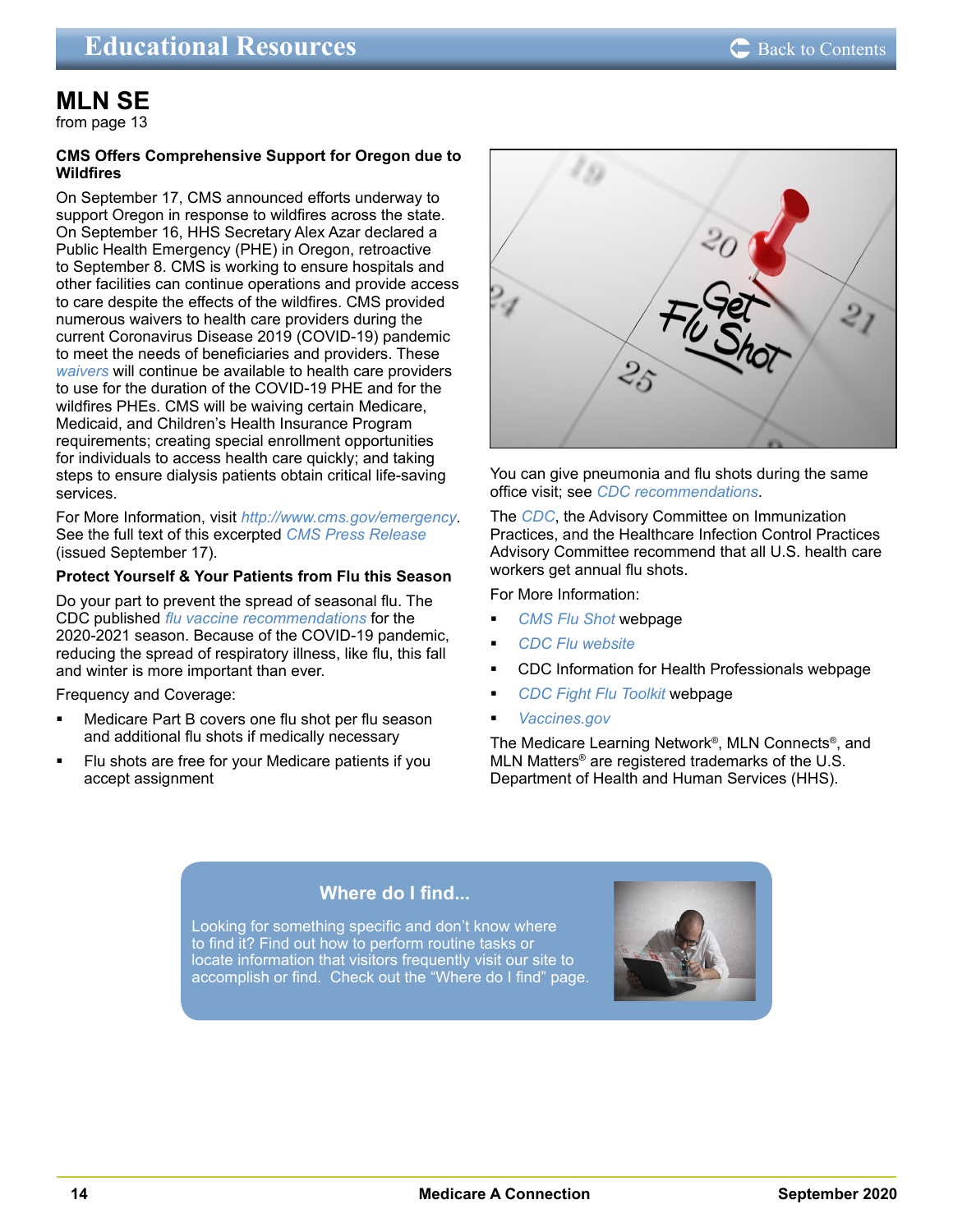# <span id="page-14-0"></span>**MLN Connects® – Special Edition – Friday, September 18, 2020**

- *CMS Announces New Guidance for Safe Visitation in Nursing Homes During COVID-19 Public Health Emergency*
- *CMS Announces Transformative New Model of Care for Medicare Beneficiaries with Chronic Kidney Disease*
- *CMS Announces Innovative Payment Model to Improve Care, Lower Costs for Cancer Patients*

### **CMS Announces New Guidance for Safe Visitation in Nursing Homes During COVID-19 Public Health Emergency**

On September 17, CMS issued revised guidance providing detailed recommendations on ways nursing homes can safely facilitate visitation during the coronavirus disease 2019 (COVID-19) pandemic. After several months of visitor restrictions designed to slow the spread of COVID-19, CMS recognizes that physical separation from family and other loved ones has taken a significant toll on nursing home residents. In light of this, and in combination with increasingly available data to guide policy development, CMS is issuing revised guidance to help nursing homes facilitate visitation in both indoor and outdoor settings and in compassionate care situations. The guidance also outlines certain core principles and best practices to reduce the risk of COVID-19 transmission to adhere to during visitations.

See the full text of this excerpted *[CMS Press Release](https://edit.cms.gov/newsroom/press-releases/cms-announces-new-guidance-safe-visitation-nursing-homes-during-covid-19-public-health-emergency)* (issued September 17).

#### **CMS Announces Transformative New Model of Care for Medicare Beneficiaries with Chronic Kidney Disease**

Model focuses on reducing costs and improving quality of care for patients

On September 18, CMS announced it has finalized the End-Stage Renal Disease (ESRD) Treatment Choices (ETC) Model, to improve or maintain the quality of care and reduce Medicare expenditures for patients with chronic kidney disease. The ETC Model delivers on President Trump's Advancing Kidney Health Executive Order and encourages an increased use of home dialysis and kidney transplants to help improve the quality of life of Medicare beneficiaries with ESRD. The ETC Model will impact approximately 30 percent of kidney care providers and will be implemented on January 1, 2021 at an estimated savings of \$23 million over five and a half years.

"Over the past year, the Trump Administration has taken more action to advance American kidney health than

we've seen in decades," said HHS Secretary Alex Azar. "This new payment model helps address a broken set of incentives that have prevented far too many Americans from benefiting from enjoying the better lives that could come with more convenient dialysis options or the possibility of a transplant."

For More Information:

- *[Full Press Release](https://www.cms.gov/newsroom/press-releases/cms-announces-transformative-new-model-care-medicare-beneficiaries-chronic-kidney-disease)*
- *[Fact Sheet](https://www.cms.gov/newsroom/fact-sheets/end-stage-renal-disease-treatment-choices-etc-model-fact-sheet)*

### **CMS Announces Innovative Payment Model to Improve Care, Lower Costs for Cancer Patients**

Radiation Oncology Model will modernize Medicare payments for radiotherapy services

On September 18, CMS finalized a new Innovation Center model expected to improve the quality of care for cancer patients receiving radiotherapy and reduce Medicare expenditures through bundled payments that allow providers to focus on delivering high-quality treatments. The new Radiation Oncology (RO) Model allows this focus on value-based care by creating simpler, more predictable payments that incentivize cost-efficient and clinically effective treatments to improve quality and outcomes. The RO Model, part of a final rule on specialty care models issued by CMS, will begin on January 1, 2021 and is estimated to save Medicare \$230 million over 5 years.

"President Trump knows that, for cancer patients, what matters is their quality of life and beating their cancer. But today, Medicare payment for radiotherapy is based on the number of treatments a patient receives and where they receive it, which can lead to spending more time traveling for treatment with little clinical value," said CMS Administrator Seema Verma. "That's why the Trump administration has developed a new innovative model that allows patients and providers to focus on better outcomes for patients."

For More information:

- *[Full Press Release](https://www.cms.gov/newsroom/press-releases/cms-announces-innovative-payment-model-improve-care-lower-costs-cancer-patients)*
- *[Fact Sheet](https://www.cms.gov/newsroom/fact-sheets/radiation-oncology-ro-model-fact-sheet)*
- [Radiation Oncology Model](https://innovation.cms.gov/innovation-models/radiation-oncology-model) webpage

These Models are a part of a CMS *[final rule](https://innovation.cms.gov/media/document/specialty-care-models-rule)* on Medicare Program; Specialty Care Models To Improve Quality of Care and Reduce Expenditures (CMS-5527-F).